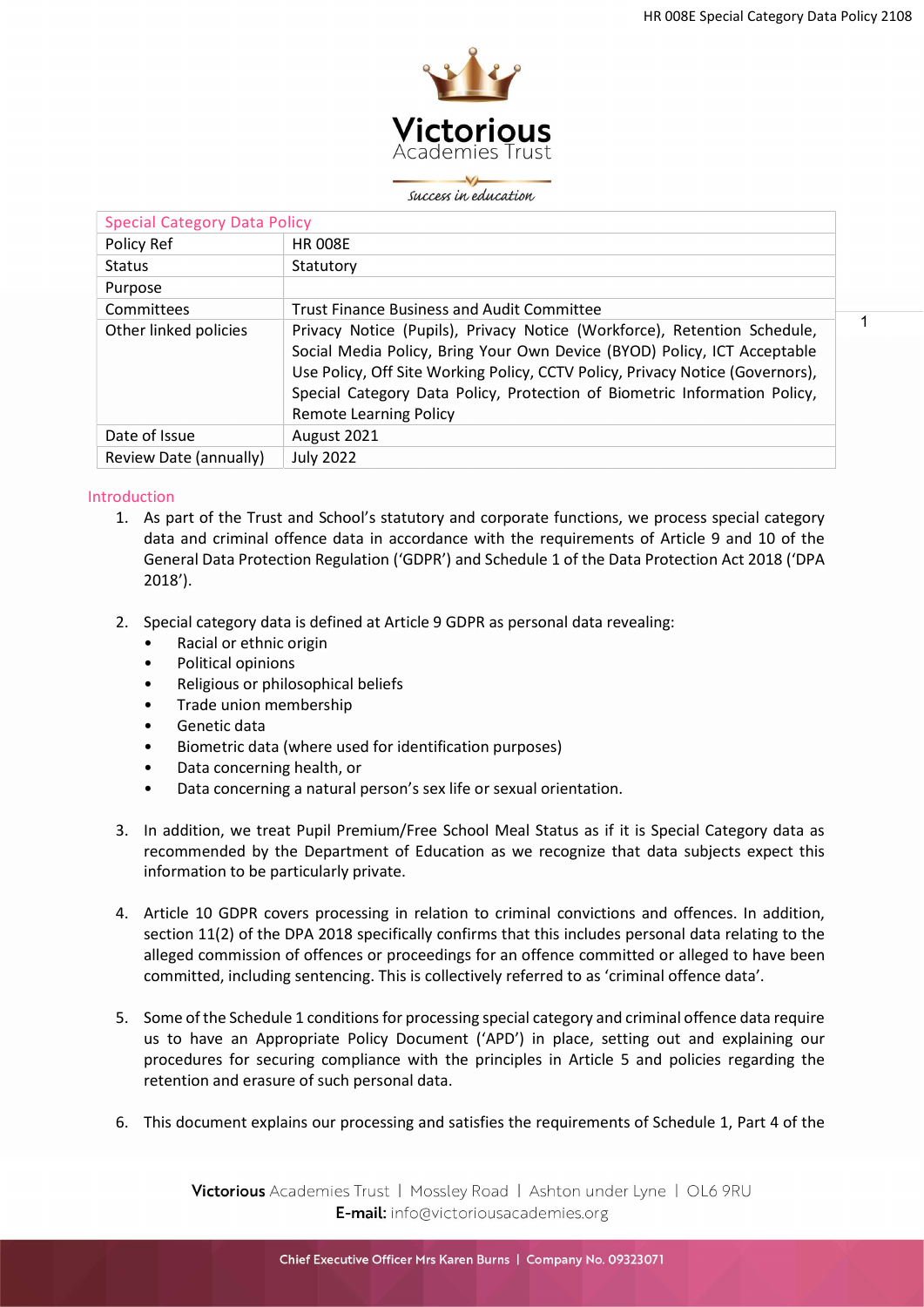

DPA 2018.

7. In addition, it provides some further information about our processing of special category and criminal offence data where a policy document isn't a specific requirement. The information supplements our privacy notices (which are available on our website).

## Conditions for processing special category and criminal offence data

## We process special categories of personal data under the following GDPR Articles:

- 8. Article 9(2)(a) the data subject has given explicit consent to the processing.
	- In circumstances where we seek consent, we make sure that the consent is unambiguous and for one or more specified purposes, is given by an affirmative action and is recorded as the condition for processing. Examples of our processing include pupil and staff dietary requirements or consent for pupil pastoral support.
- 9. Article 9(2)(b) processing is necessary in the field of employment law.
	- An example of this processing includes staff sickness absences.
- 10. Article 9(2)(c) processing is necessary to protect the vital interests of the data subject or of another natural person.
	- An example of this would be using health information about a member of staff in a medical emergency.
- 11. Article 9(2)(f) for the establishment, exercise or defence of legal claims.
	- Examples of our processing include processing relating to any employment tribunal or other litigation.
- 12. Article 9(2)(g) reasons of substantial public interest.
	- School are public authorities. Our role includes the education and safeguarding of pupils. Our processing of personal data in this context is necessary for the carrying out of our role. An example of our processing includes processing pupil health information in order to ensure pupils receive appropriate education taking into account any additional health needs they have.
- 13. Article 9(2)(h)- necessary to assess the working capacity of the employee.
	- An example of this would be the provision of occupational health services to our employees.
- 14. Article  $9(2)(i)$  for archiving purposes in the public interest.
	- An example of this is that we maintain a school archive of photos and significant school events for historical purposes.
- 15. We process criminal offence data under Article 10 of the GDPR.
	- Examples of our processing of criminal offence data include pre-employment checks and declarations by an employee in line with contractual obligations or being informed about a parent's criminal convictions where that may affect the safeguarding or wellbeing of relevant

Victorious Academies Trust | Mossley Road | Ashton under Lyne | OL6 9RU E-mail: info@victoriousacademies.org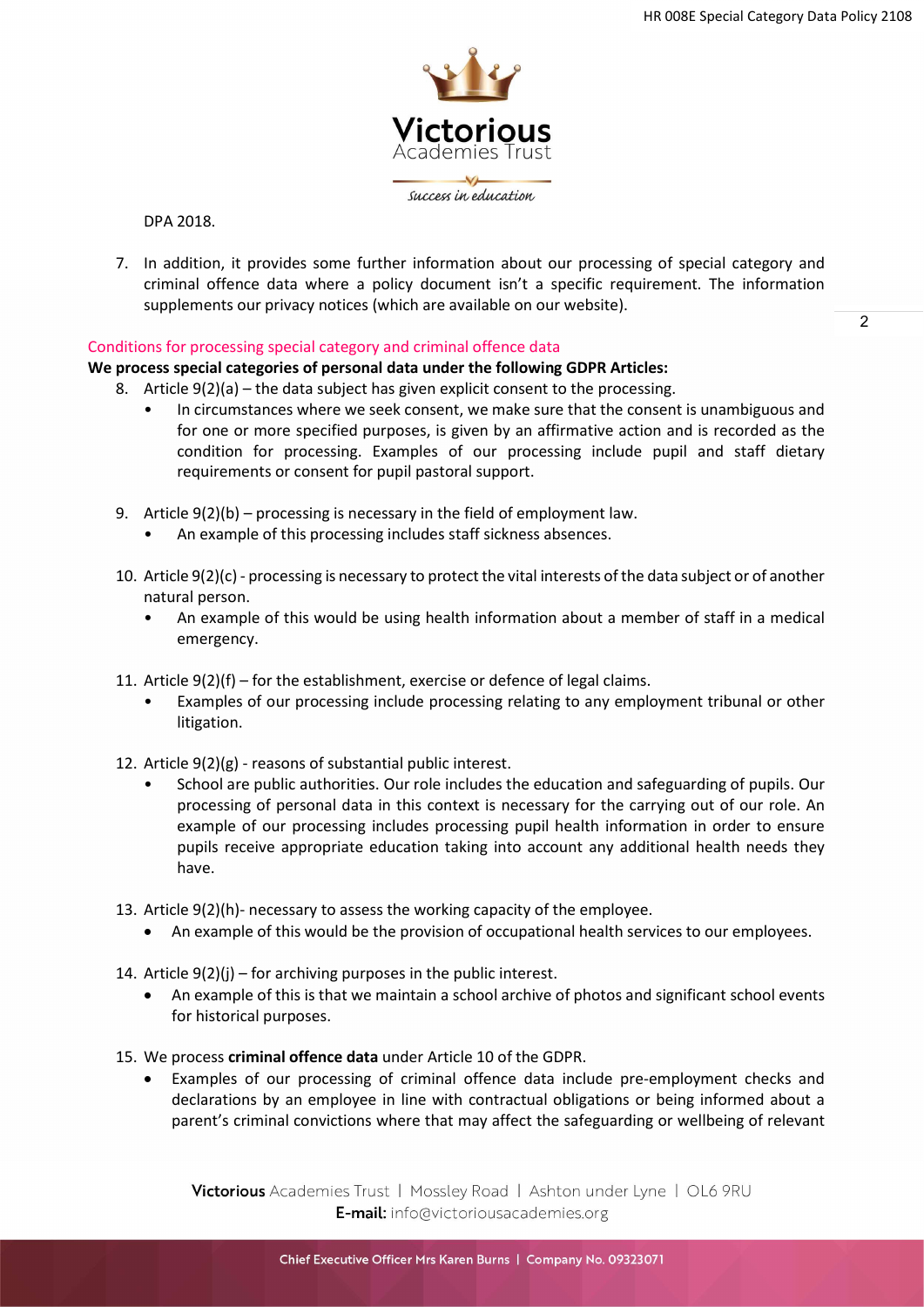3



pupils.

## Processing which requires an Appropriate Policy Document ("APD")

- 16. Almost all of the substantial public interest conditions in Schedule 1 Part 2 of the Data Protection Act 2018, plus the condition for processing employment, social security and social protection data, require an APD (see Schedule 1 paragraphs 1(1)(b) and 5(1)).
- 17. This document is the APD for the Trust and our schools. It demonstrates that the processing of special category and criminal offence data based on these specific Schedule 1 conditions is compliant with the requirements of the GDPR Article 5 principles. It also outlines our retention policies with respect to this data.

### Description of data processed

- 18. We process the special category data about our pupils that is necessary to fulfil our obligations as a school. This includes information about their health and wellbeing status and ethnicity. Further information about this processing can be found in our pupil and parent privacy notice.
- 19. We process the special category data about our employees, governors and volunteers that is necessary to fulfil our obligations as an employer. This includes information about their health and wellbeing, ethnicity, sexual orientation and their membership of any trade union. Further information about this processing can be found in our workforce privacy notice.
- 20. We also maintain a record of our processing activities in accordance with Article 30 of the GDPR.

### Schedule 1 conditions for processing

- 21. We process Special Category data for the following purposes in Part 1 of Schedule 1:
	- Paragraph 1 employment, social security and social protection
	- Paragraph 2 health or social care purposes
	- Paragraph 3 public health
	- Paragraph 4 archiving purposes in the public interest.

### 22. Part 2 of Schedule 1:

- Paragraph 6 statutory purposes
- Paragraph 8 equality of opportunity or treatment
- Paragraph 10 preventing or detecting unlawful acts
- Paragraph 12 regulatory requirements relating to unlawful acts
- Paragraph 17 counselling
- Paragraph 18 safeguarding of children and of individuals at risk.

23. We process criminal offence data for the following purposes in parts 1 and 2 of Schedule 1:

- Paragraph 1 employment, social security and social protection
- Paragraph 6 statutory purposes
- Paragraph 18 safeguarding of children and individuals at risk.

Victorious Academies Trust | Mossley Road | Ashton under Lyne | OL6 9RU E-mail: info@victoriousacademies.org

Chief Executive Officer Mrs Karen Burns | Company No. 09323071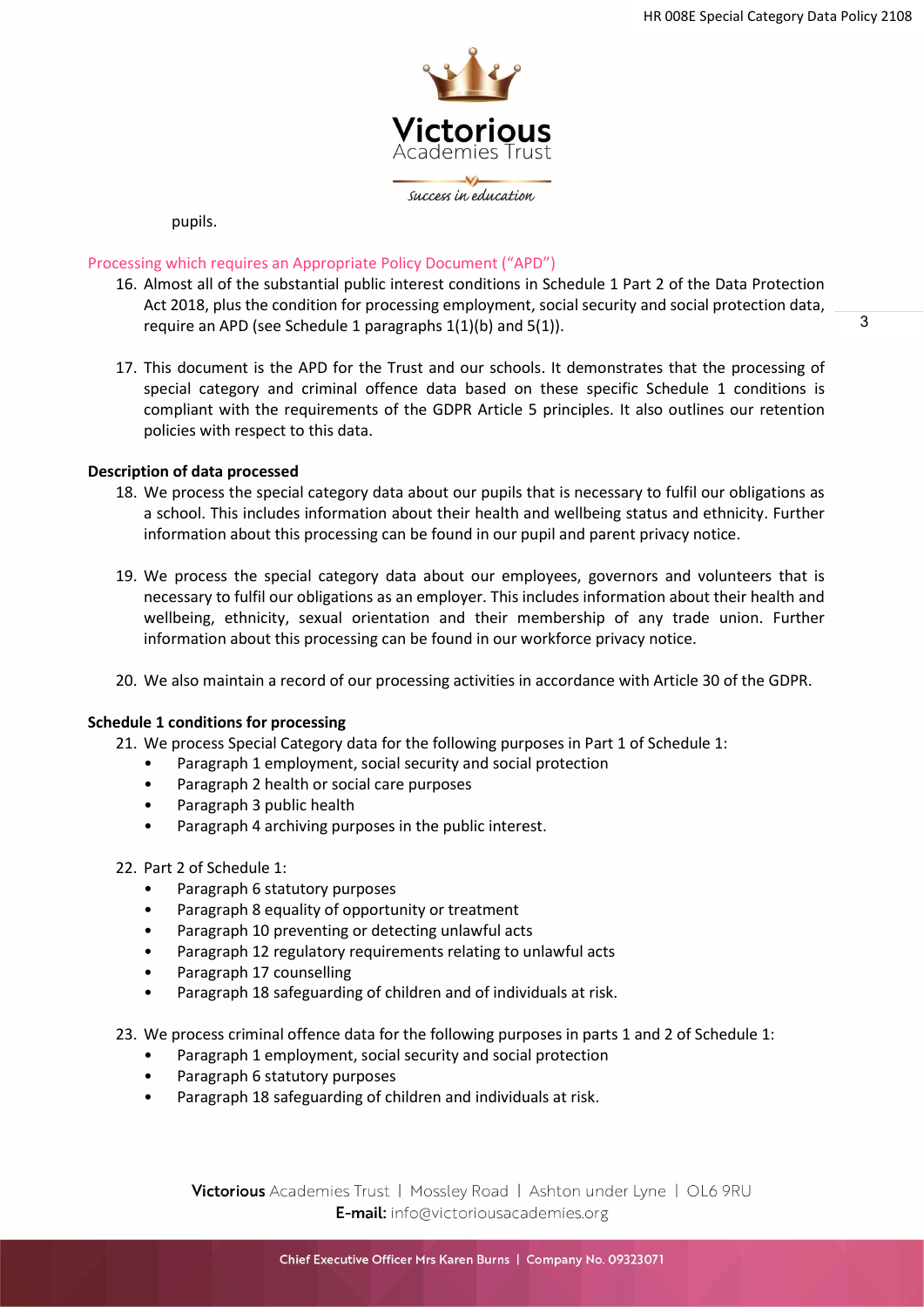$\overline{A}$ 



success in education

# Procedures for ensuring compliance with the principles

Accountability principle

- 24. We have put in place appropriate technical and organisational measures to meet the requirements of accountability. These include:
	- The appointment of a data protection officer who reports directly to our highest management level.
	- Taking a 'data protection by design and default' approach to our activities.
	- Maintaining documentation of our processing activities.
	- Adopting and implementing data protection policies and ensuring we have written contracts in place with our data processors.
	- Implementing appropriate security measures in relation to the personal data we process.
	- Carrying out data protection impact assessments for our high risk processing.
- 25. We regularly review our accountability measures and update or amend them when required.

## Principle (a): lawfulness, fairness and transparency

- 26. Processing personal data must be lawful, fair and transparent. It is only lawful if and to the extent it is based on law and either the data subject has given their consent for the processing, or the processing meets at least one of the conditions in Schedule 1.
- 27. We provide clear and transparent information about why we process personal data including our lawful basis for processing in our privacy notices, in our Data Protection Policy and this policy document.
- 28. Our processing for purposes of substantial public interest is necessary for the exercise of the functions conferred on the school by the legislation referred to in our main Data Protection Policy document.
- 29. Our processing for the purposes of employment relates to our obligations as an employer.

## Principle (b): purpose limitation

- 30. We are authorised by law to process personal data for these purposes. We may process personal data collected for any one of these purposes (whether by us or another controller), for any of the other purposes here, providing the processing is necessary and proportionate to that purpose.
- 31. If we are sharing data with another controller, we will document that they are authorised by law to process the data for their purpose.
- 32. We will not process personal data for purposes incompatible with the original purpose it was collected for.

### Principle (c): data minimisation

33. We collect personal data necessary for the relevant purposes and ensure it is not excessive. The information we process is necessary for and proportionate to our purposes. Where personal data

> Victorious Academies Trust | Mossley Road | Ashton under Lyne | OL6 9RU E-mail: info@victoriousacademies.org